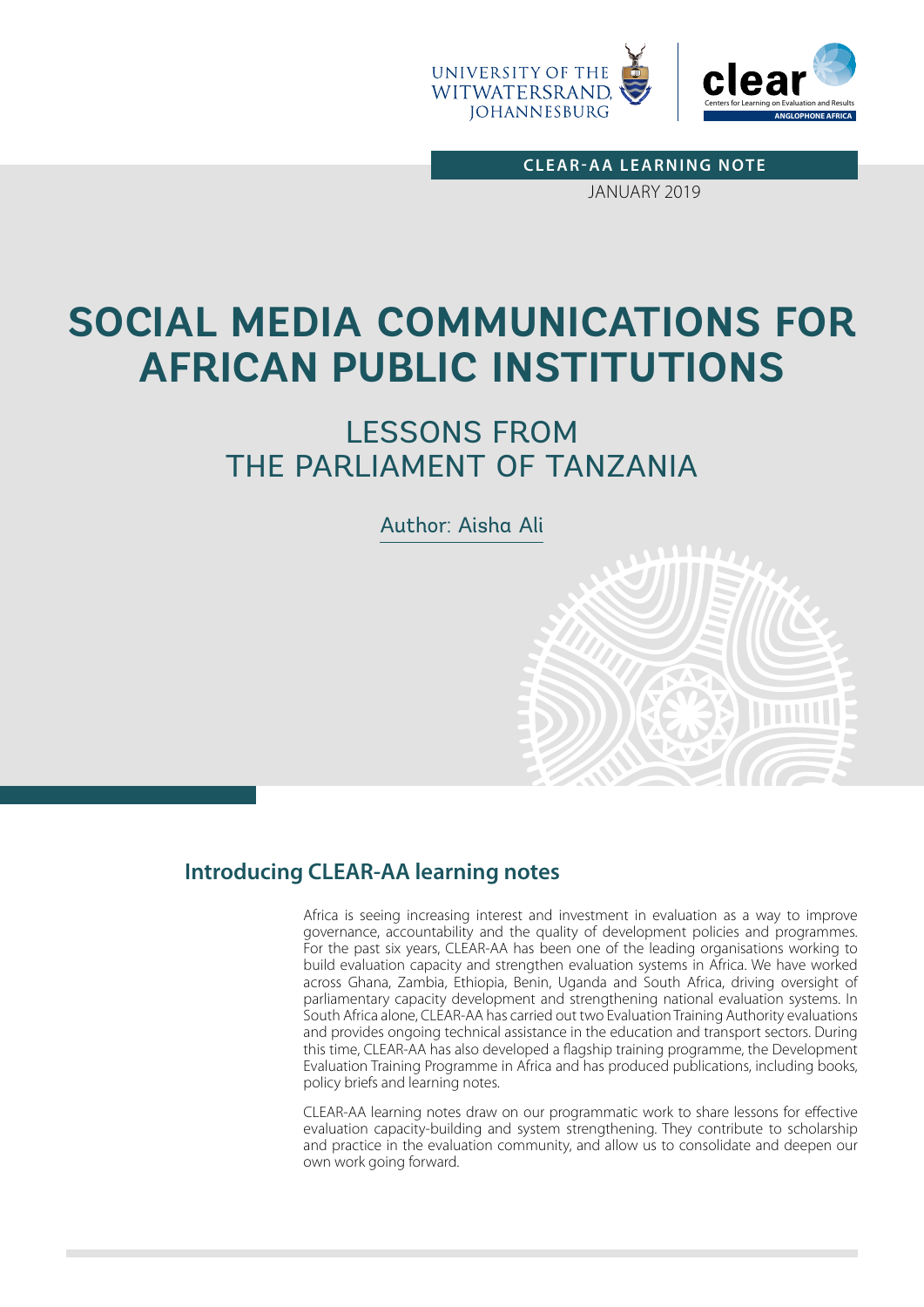#### **CLEAR-AA LEARNING NOTE SOCIAL MEDIA COMMUNICATIONS FOR AFRICAN PUBLIC INSTITUTIONS**

#### **SOCIAL MEDIA IN AFRICA**

Social media is growing exponentially in Africa. While many governments perceive an increase in political social media as a threat, and several governments have set up social media controls and even sanctioned complete blackouts in moments of heightened political tension, they are also increasingly finding it convenient to interact with their publics through social media. While this is mostly one-way broadcast-style communication about service delivery or in emergencies, the two-way, interactive possibilities of social media offer public institutions opportunities to tap into information *from* citizens and to *interact*.

> 450 million Africans use the internet to communicate.

**Fast facts**

177 million Africans are subscribed to Facebook.

10% of global internet users are African.

More Africans than Americans or British use Twitter for political debate.



### **TANZANIA 2016: A YOUNG PARLIAMENTARIAN BRIDGES COMMUNICATION GAPS**

#### **Using social media to cover gaps in traditional media coverage of Parliament**

On 19 April 2016, the Tanzanian government banned Bunge Live, the popular live coverage on national television of parliamentary proceedings, citing the high costs to the state broadcaster. Tanzania is a multiparty democracy with a vibrant parliament, and the banning was widely seen as detrimental to government transparency and accountability: 79% of polled Tanzanians disapproved of the government's actions; 92% considered live coverage of parliament to be important. Members of the Young Parliamentarians Association caucus responded to the ban by taking to social media platforms to broadcast parliamentary proceedings.

The Hon. Catherine Ruge, a member of the opposition and MP for the rural constituency of Serengeti, went live on YouTube during parliamentary sessions on the banning of Bunge Live. She not only enabled public access to the debates, but also used the instantaneous reactions from the public via her Facebook, Twitter and Instagram accounts to contest the banning.

#### **Using traditional media to cover gaps in social media coverage of Parliament**

Social media in Tanzania is largely limited to youth in urban areas. So, while over 78% of the population is under the age of 35, giving social media the potential to be widely useful, about 80% of Tanzanians live in rural areas, limiting that potential significantly. In 2018, only 21.4% of polled Tanzanians reported access to the internet on their mobile phones. Ruge met this challenge by combining social media and traditional communications to air recordings of parliamentary sessions at public rallies and community meetings with her rural constituents.

Ruge has emerged as a champion for evidence use by parliamentarians. She is a member of the African Parliamentarians Network on Development Evaluation (APNODE).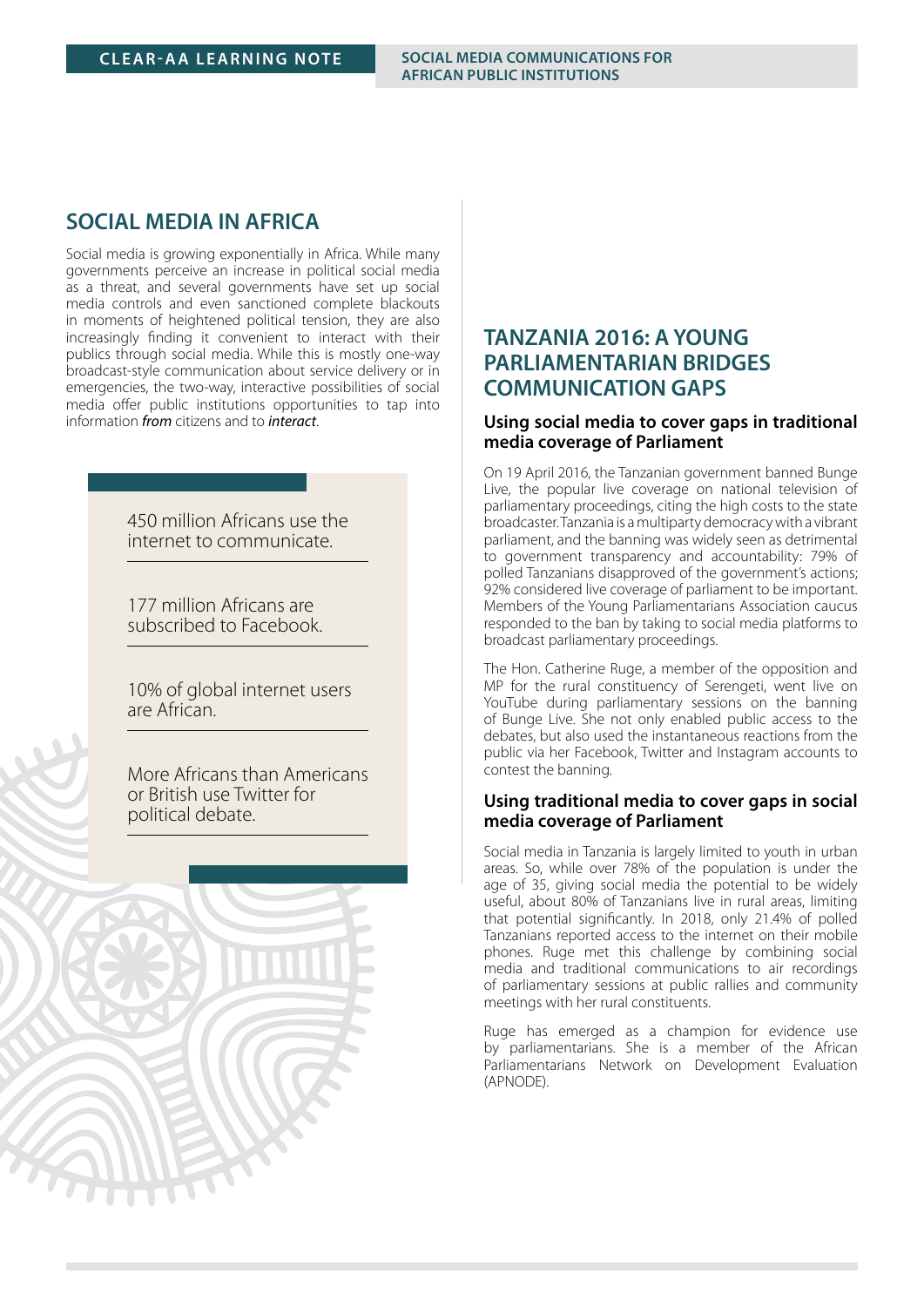## **8 KEY WAYS SOCIAL MEDIA CAN BOOST PARLIAMENTARY ACCOUNTABILITY**

- 1. Parliamentarians can use social media to communicate with the public when other communications methods are not available.
- 2. Social media provides a channel for the public to communicate with their MPs, bringing real-time usergenerated information into parliamentary proceedings.
- 3. The two-way, instantaneous nature of social media may boost public participation in parliament.
- 4. Parliamentarians can analyse information on social media to generate evidence rather than relying on their individual opinions in debates.
- 5. Social media can allow the public to monitor MPs.
- 6. Social media has the potential to enhance transparency and accountability.
- 7. Parliamentarians can use social media for much more than the quick wins of visibility and publicity.
- 8. Enterprising individual actions, if replicated across the institution, may over time contribute to a culture of evidence use and transparency and thereby improve parliamentarians' delivery of their legislative, oversight and representation functions.

## **5 KEY RISKS FOR PUBLIC INSTITUTIONS USING SOCIAL MEDIA**

- 1. If social media is not used ethically, the implications are very serious.
- 2. 2Access to social media is uneven and inequitable (though growing steadily because of the global decrease in the costs of devices and data).
- 3. The tension created by the inherent informality of social media and the formality of the exercise of public authority presents a challenge. Unstructured and inappropriate social media could damage institutions.
- 4. If the value of social media as interactive, two-way communication is not properly understood, it may become another mode for one-way, broadcast communication.
- 5. If a public institution is not ready to engage closely with the public, using social media may lead to added reputational risks if they cannot sustain the engagement.

## **SOCIAL MEDIA AND INTERLOCKING PARLIAMENTARY FUNCTIONS**